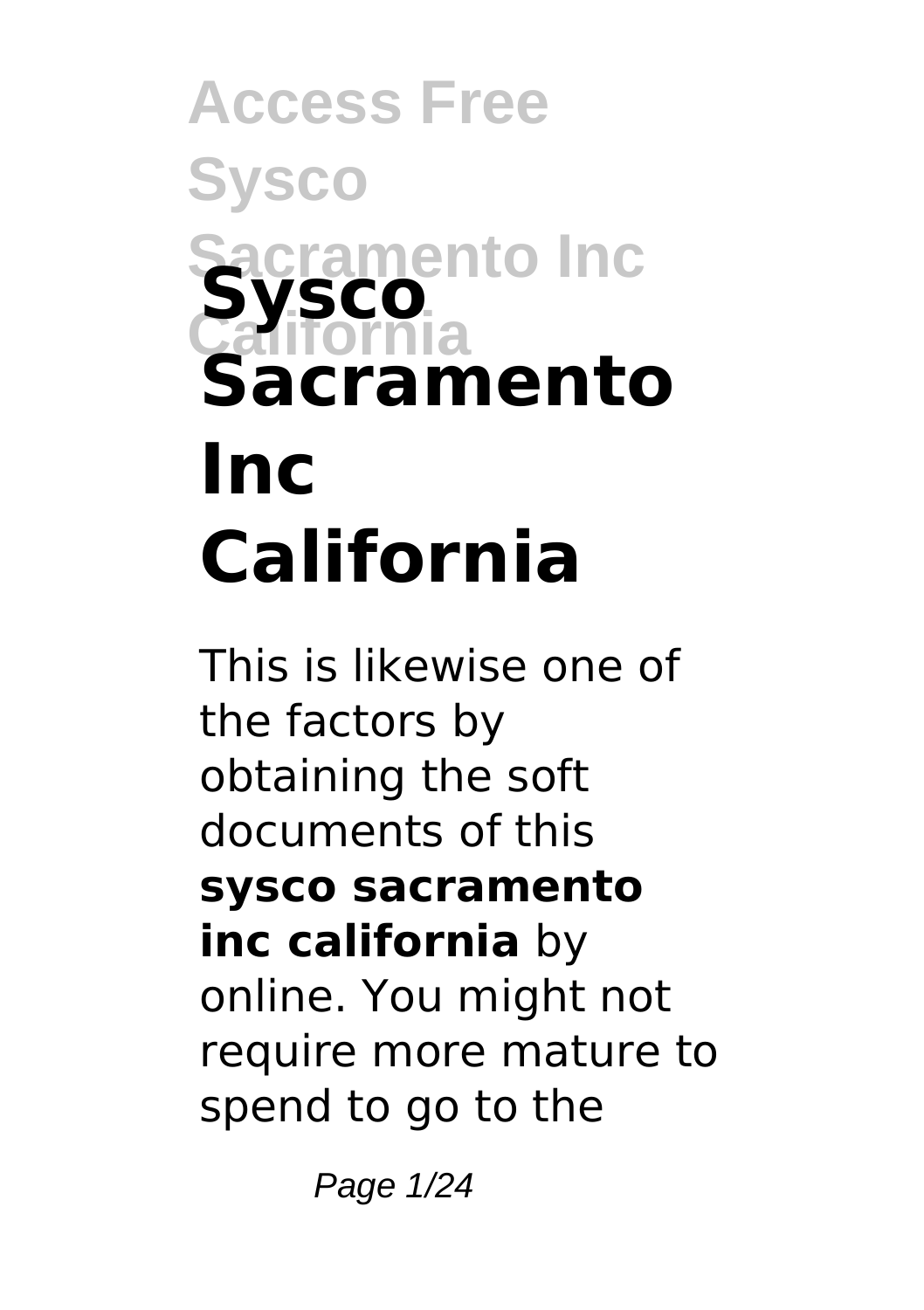**Access Free Sysco Book opening as Inc. California** without difficulty as search for them. In some cases, you likewise attain not discover the revelation sysco sacramento inc california that you are looking for. It will enormously squander the time.

However below, afterward you visit this web page, it will be appropriately certainly easy to acgyire as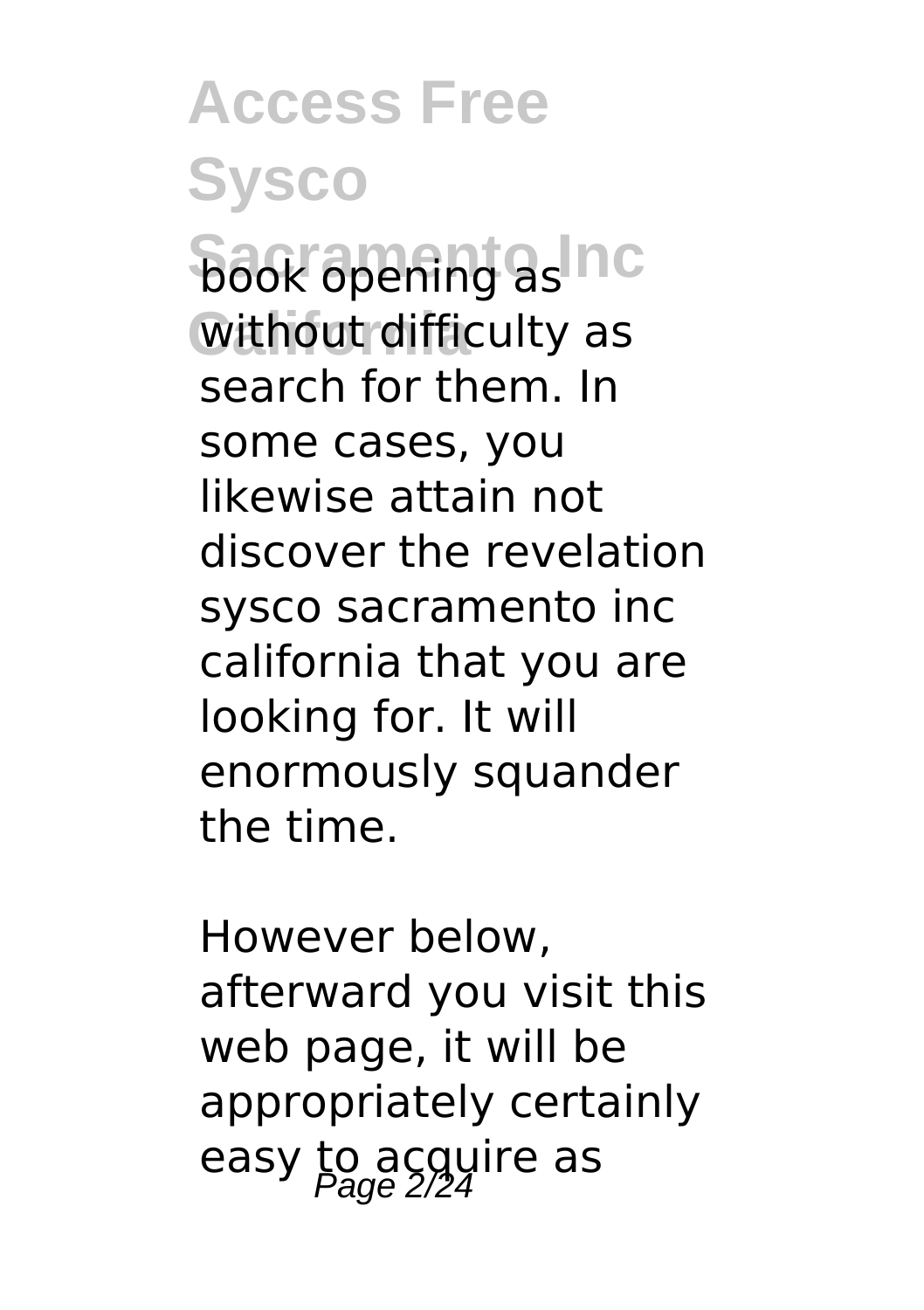**Access Free Sysco Sapably as download California** guide sysco sacramento inc california

It will not resign yourself to many get older as we run by before. You can get it while performance something else at home and even in your workplace. in view of that easy! So, are you question? Just exercise just what we come up with the money for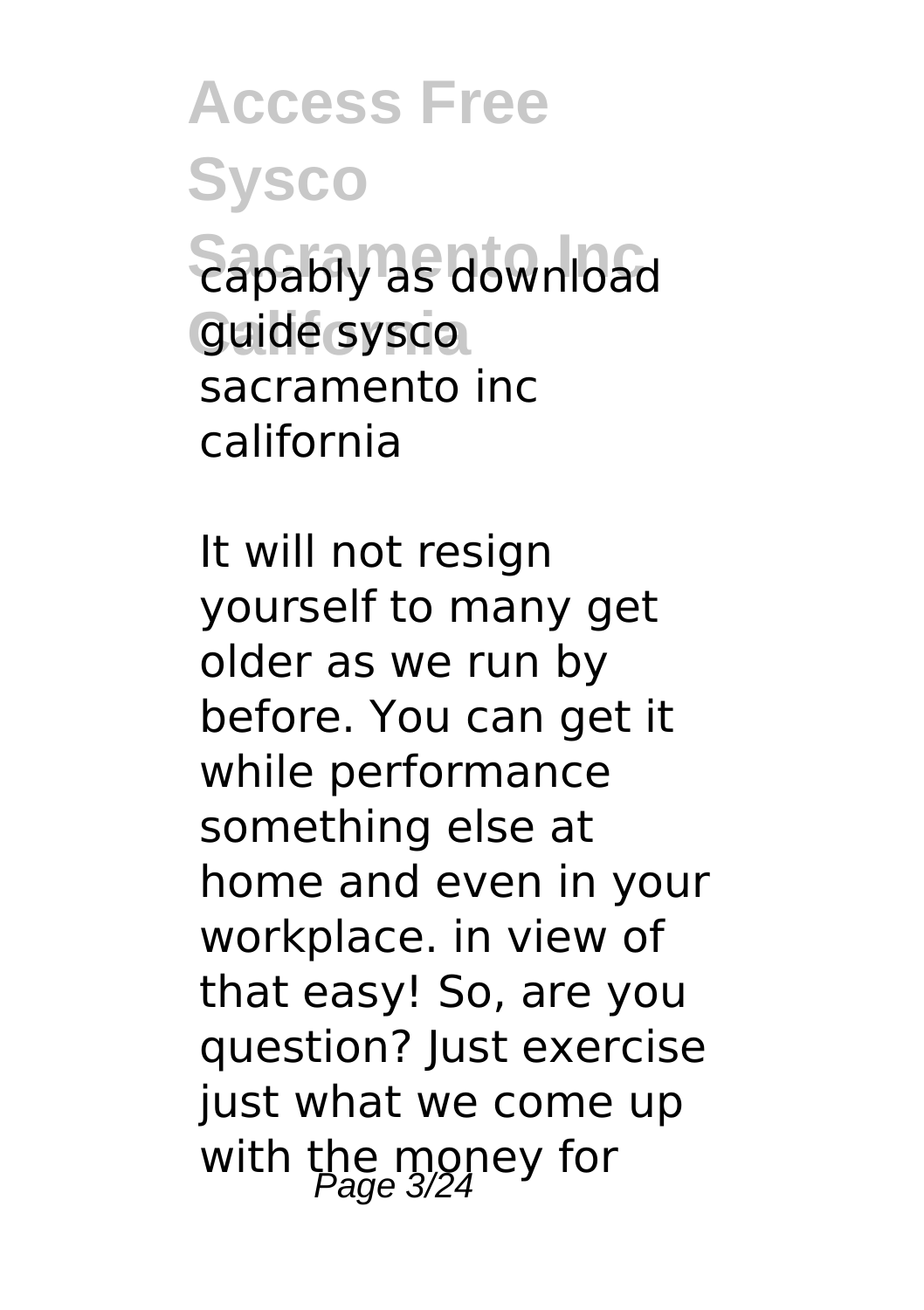**Access Free Sysco Sacramento Inc** under as with ease as **California** evaluation **sysco sacramento inc california** what you considering to read!

Besides being able to read most types of ebook files, you can also use this app to get free Kindle books from the Amazon store.

#### **Sysco Sacramento Inc California**

Sysco Sacramento is committed to local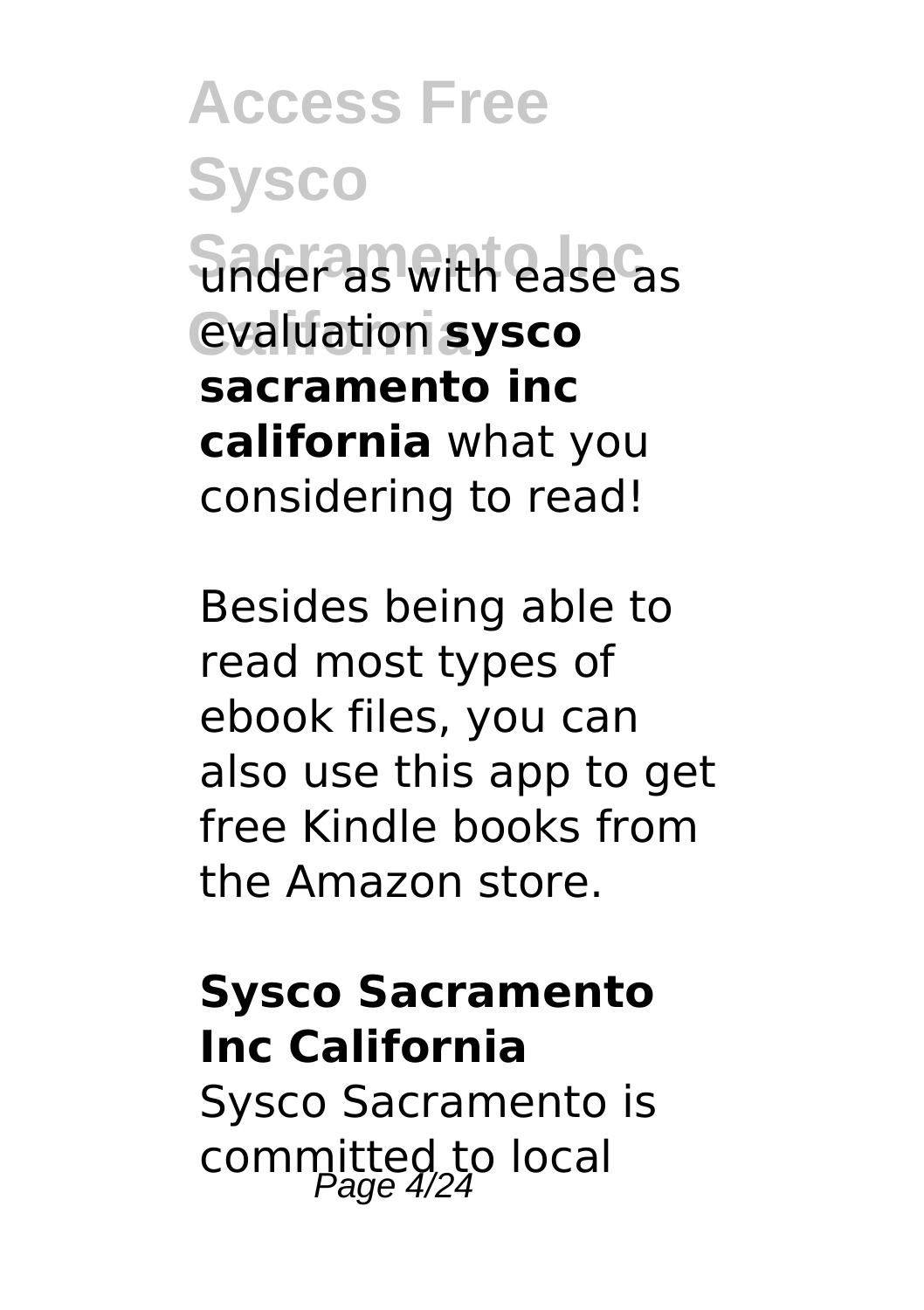**Access Free Sysco Sourcing whenever** possible. Utilizing our sister company, FreshPoint Central California and various other sources, our produce when in season is coming right out of our Central valley. We also feature California grown and processed Certified Angus Beef in our lineup.

#### **Sacramento - Sysco**

It provides food and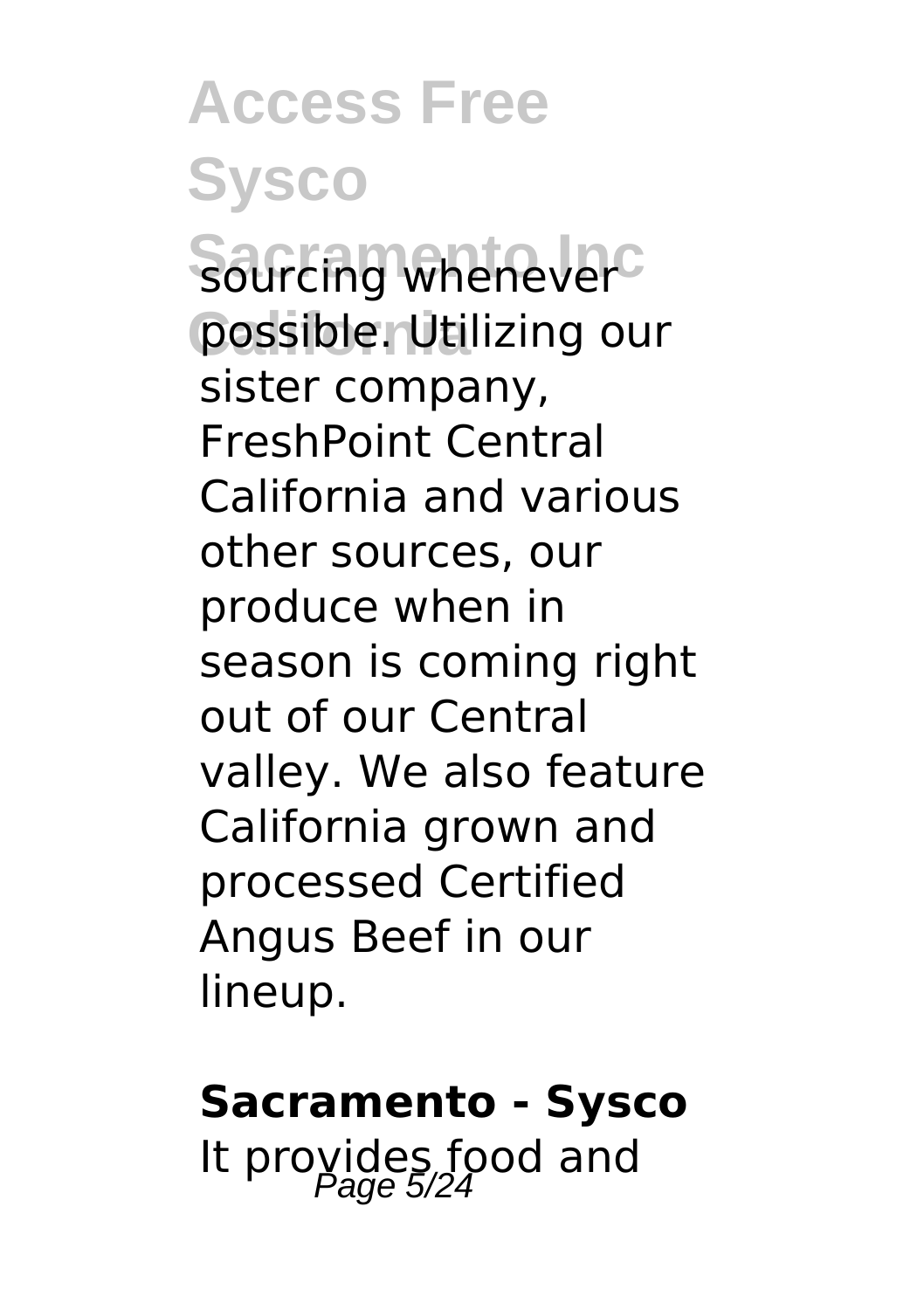**Access Free Sysco Felated products and** services to restaurants, nursing homes, hospitals, hotels, motels, schools, colleges, cruise ships, sports parks and summer camps. SYSCO features solutions for the preparation of meals away from home. The company s brands include SYSCO Supreme, SYSCO Imperial, SYSCO Classic, SYSCO Reliance and SYSCO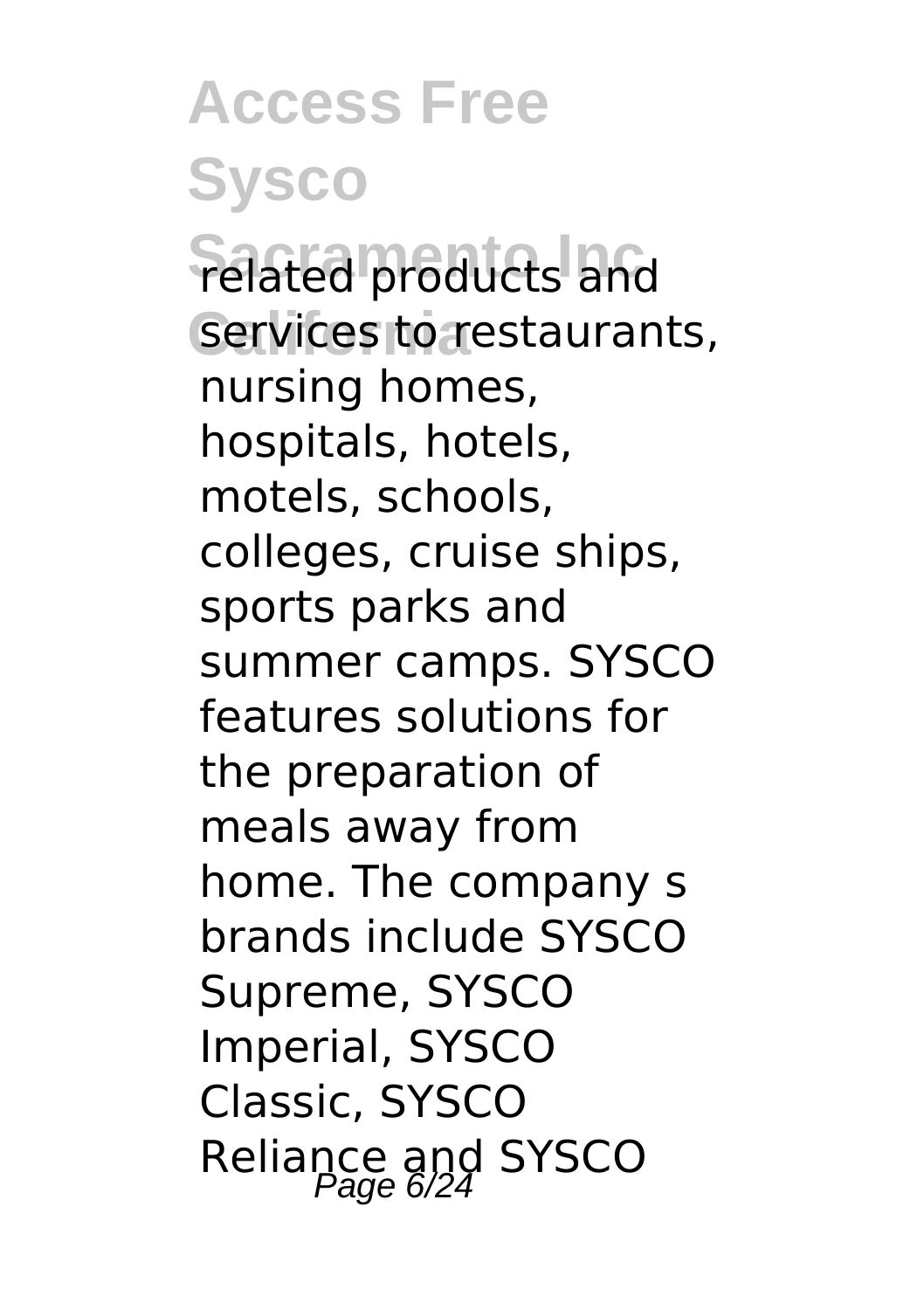## **Access Free Sysco Saturarmento Inc California**

**Sysco Food Services of Sacramento 7062 Pacific Ave ...** 6 reviews of Sysco Food Services of Sacramento "Not the best food. A restaurant has to be pretty talented to make this low quality food taste good. I can almost always tell when a place serves this stuff. It all kind tastes similar."<br>Page 7/24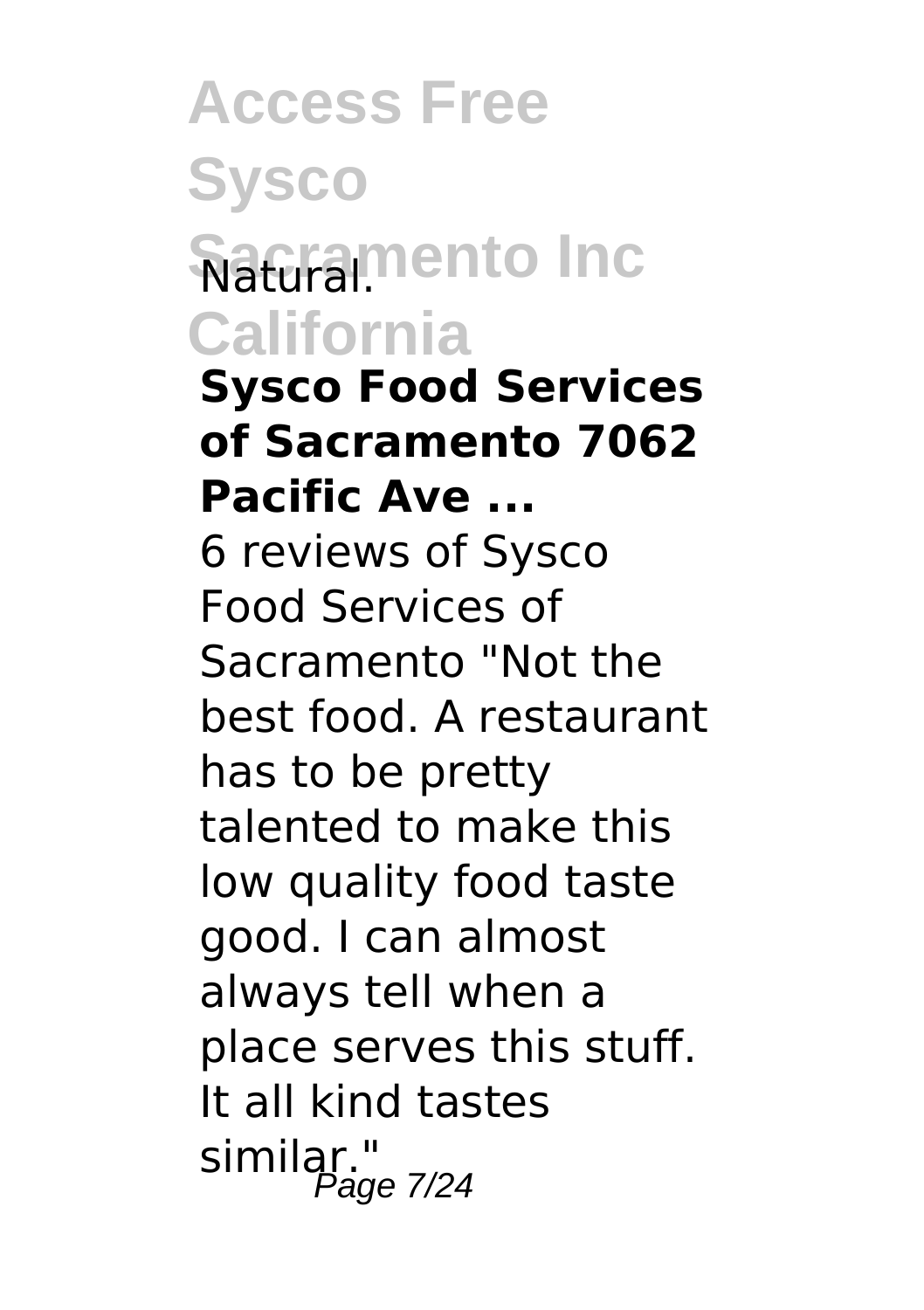**Access Free Sysco Sacramento Inc California Sysco Food Services of Sacramento - Pleasant Grove, CA** Sysco Grocery Marketing, Inc. is a California Foreign Corporation filed on February 13, 1987. The company's filing status is listed as Surrendered and its File Number is C1579183. The Registered Agent on file for this company is The Prentice-Hall Corporation System,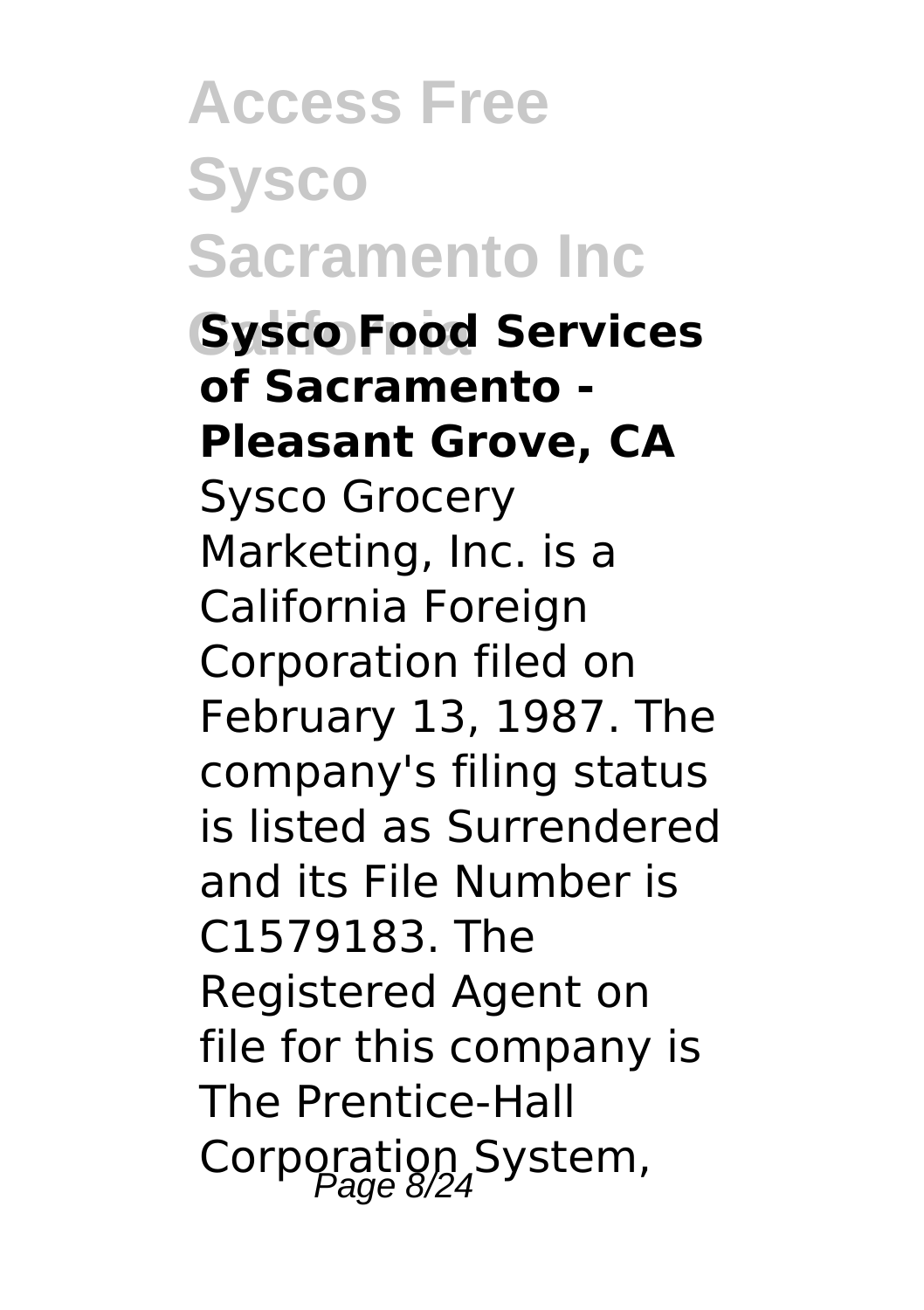**Access Free Sysco Sacramento Inc** Inc. and is located at **California** 2710 Gateway Oaks Dr Ste 150n, Sacramento, CA 95833.

#### **Sysco Grocery Marketing, Inc. in Sacramento, CA | Company Info**

8 Sysco jobs available in Sacramento, CA on Indeed.com. Apply to Outbound Lead, Transportation Clerk, Outside Sales Representative and morel<sub>page 9/24</sub>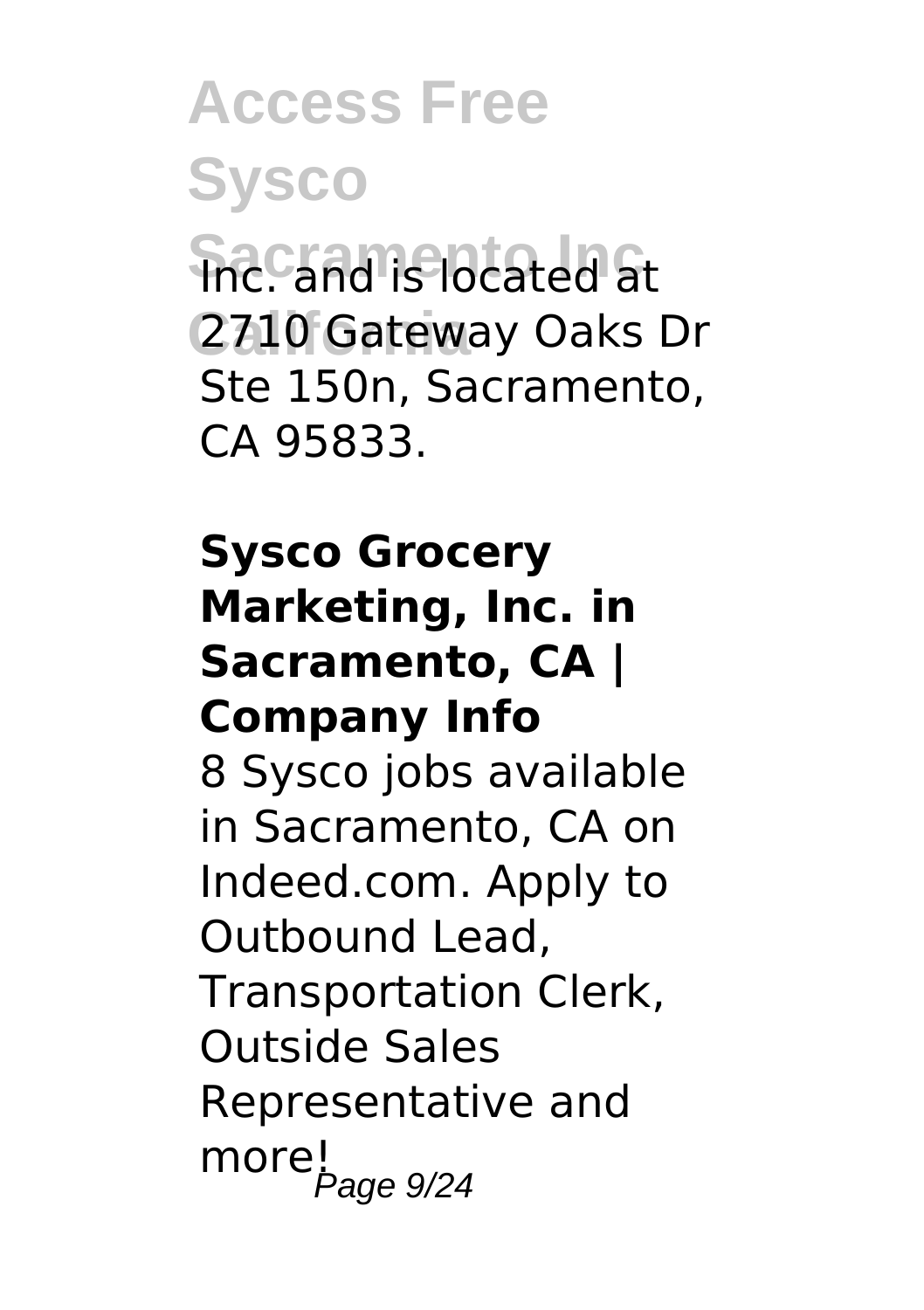**Access Free Sysco Sacramento Inc California Sysco Jobs, Employment in Sacramento, CA | Indeed.com** Sysco is the global leader in selling, marketing and distributing food products to restaurants, healthcare and educational facilities, lodging establishments and other customers who prepare meals away from home. Its family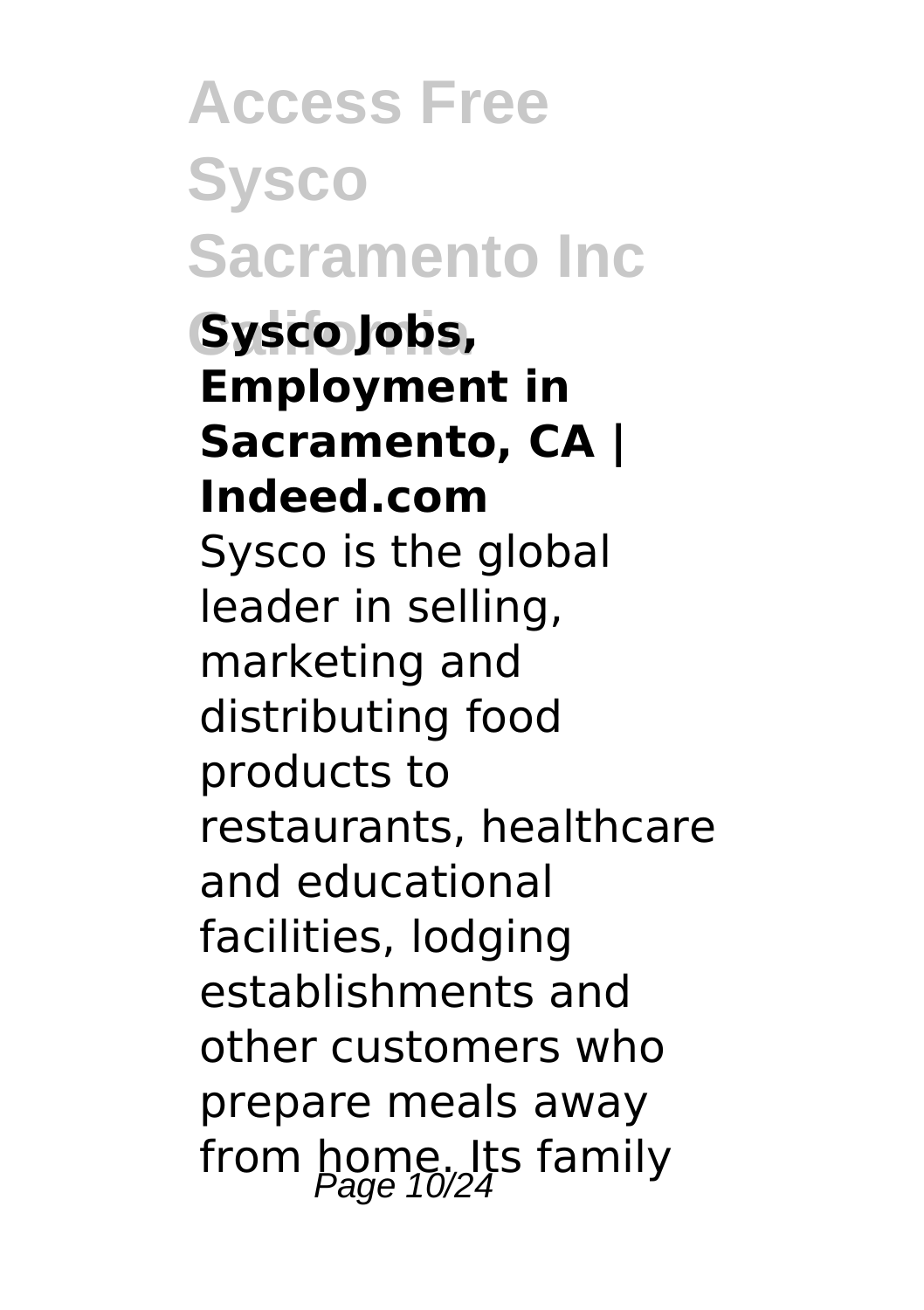**Access Free Sysco Sf** products also Inc **California** includes equipment and supplies for the foodservice and hospitality industries.

### **Outbound Lead in Pleasant Grove, California | Sysco ...** Sysco Denver, Inc. is a California Foreign Corporation filed on February 1, 1984. The company's filing status is listed as Surrendered and its File Number is C1237946. The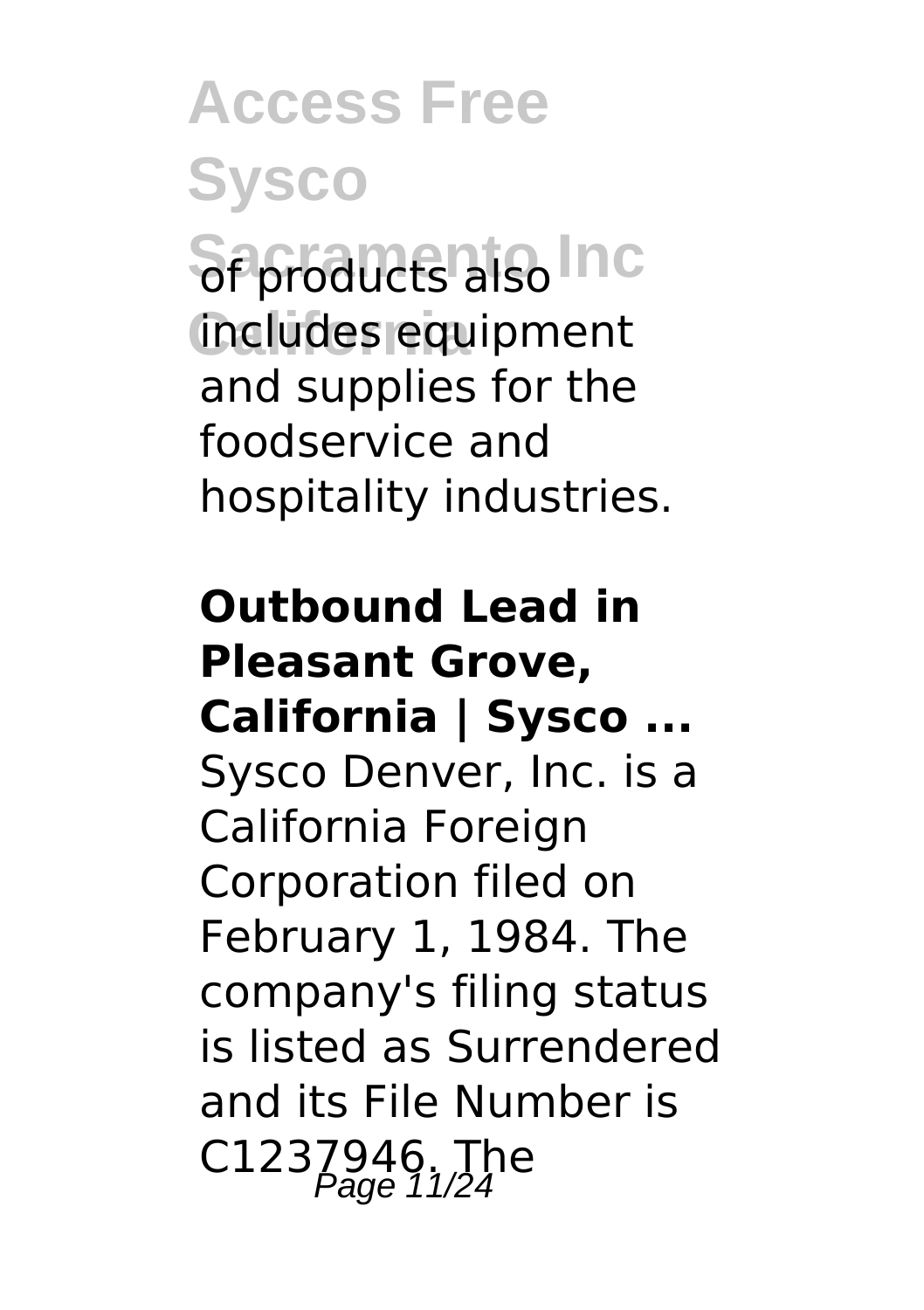**Access Free Sysco Registered Agent on** file fon this company is Corporation Service Company Which Will Do Business In California As Csc - Lawyers Incorporating Serv and is located at 2710 Gateway Oaks Dr Ste 150n, Sacramento, CA 95833.

### **Sysco Denver, Inc. in Sacramento, CA | Company Info & Reviews** At Sysco Central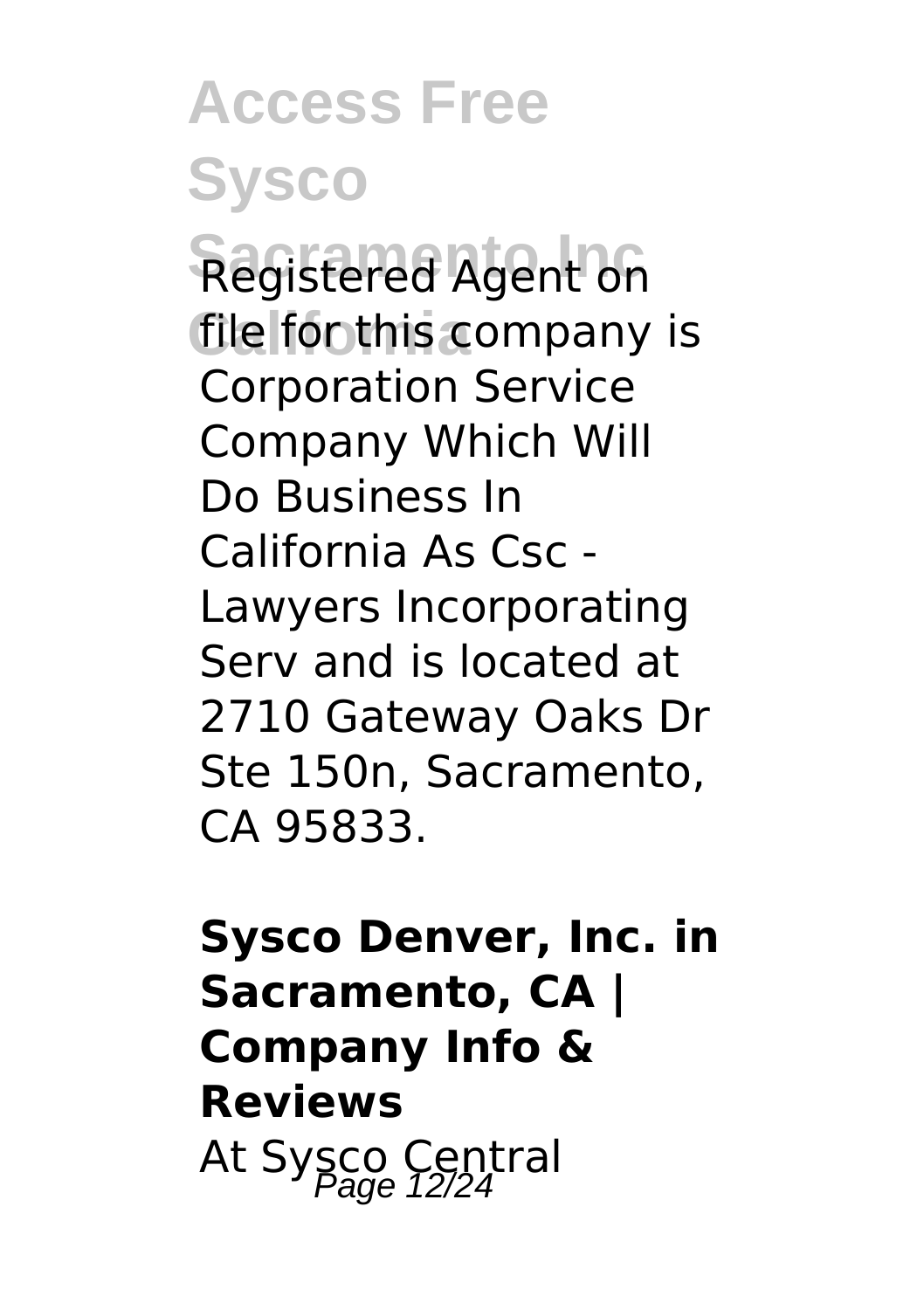**Access Free Sysco**  $\widehat{\mathsf{Califomial}}$ , we bring the scale of Sysco products and services in selling, marketing and distributing food products to restaurants, healthcare and educational facilities, lodging establishments and food service equipment and supplies to the Central Valley.

**Central California - Sysco** Sysco is the global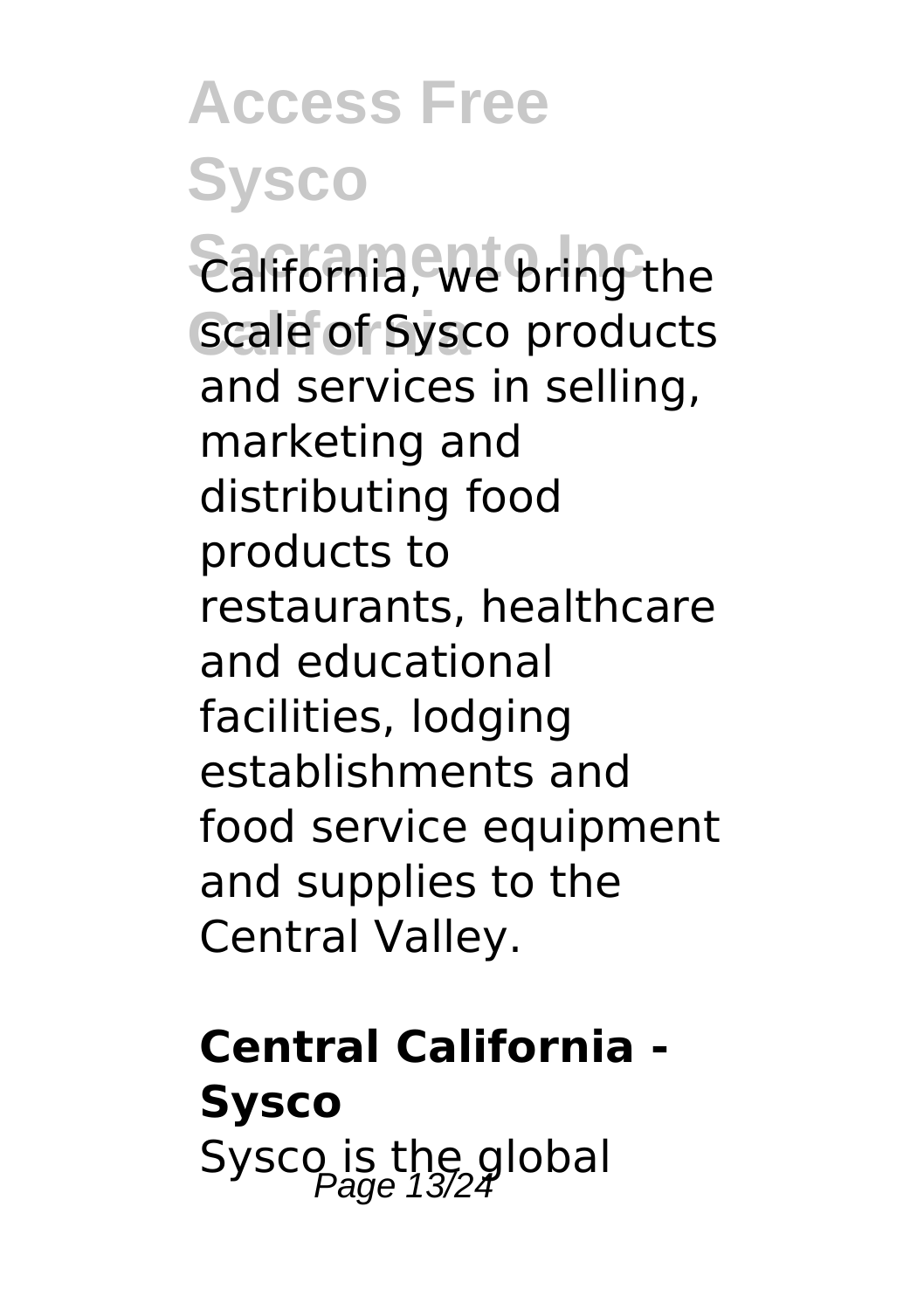**Access Free Sysco Feader in selling, Inc. California** marketing and distributing food products to restaurants, healthcare and educational facilities, lodging establishments and other customers who prepare meals away from home. Its family of products also includes equipment and supplies for the foodservice and hospitality industries. With more than 57,000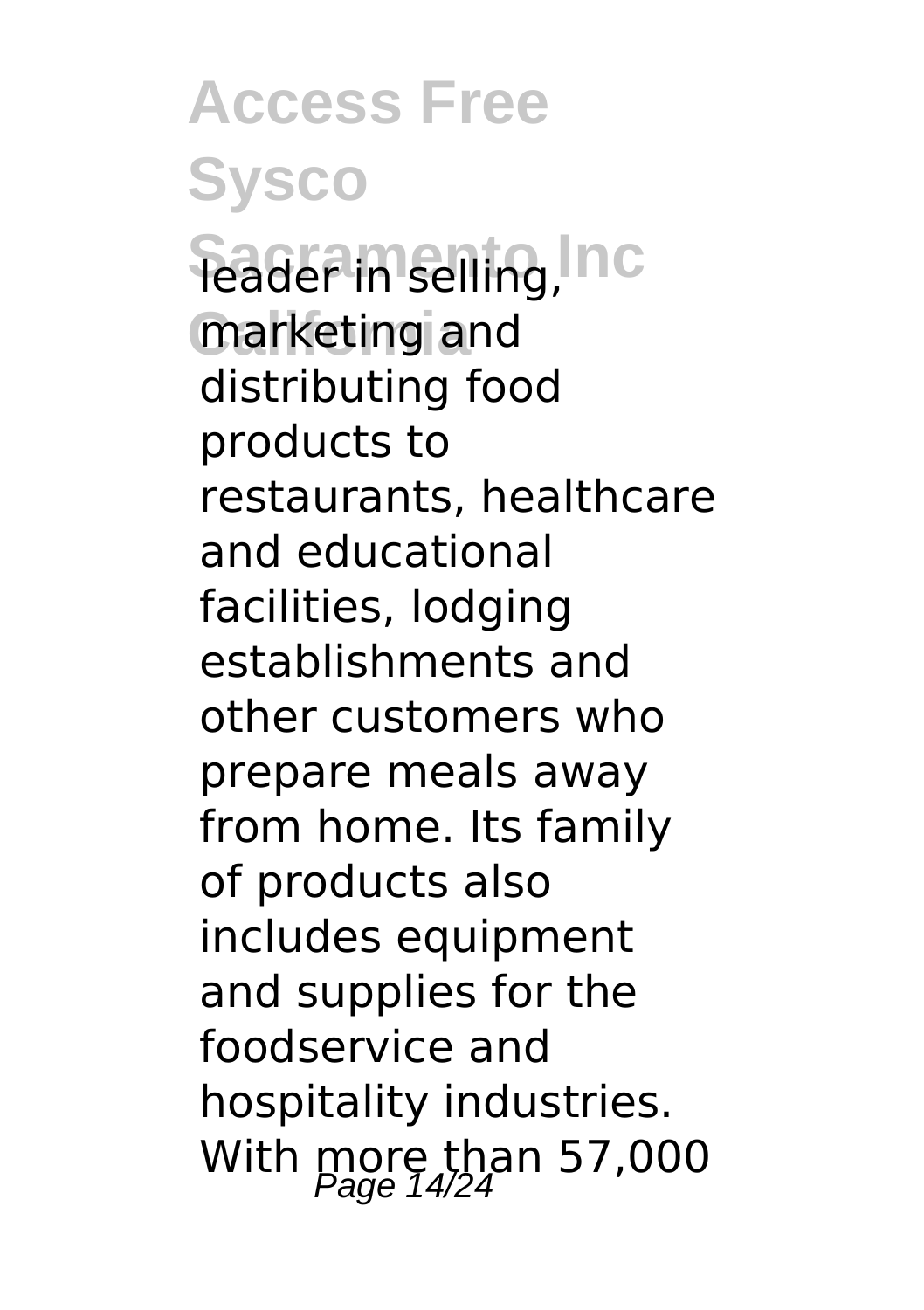# **Access Free Sysco** Sacramento Inc **California**

### **Sysco**

Get reviews, hours, directions, coupons and more for Sysco Sacramento Inc at 7062 Pacific Ave, Pleasant Grove, CA 95668. Search for other Food Processing & Manufacturing in Pleasant Grove on The Real Yellow Pages®.

### **Sysco Sacramento** Inc 7062 Pacific Ave,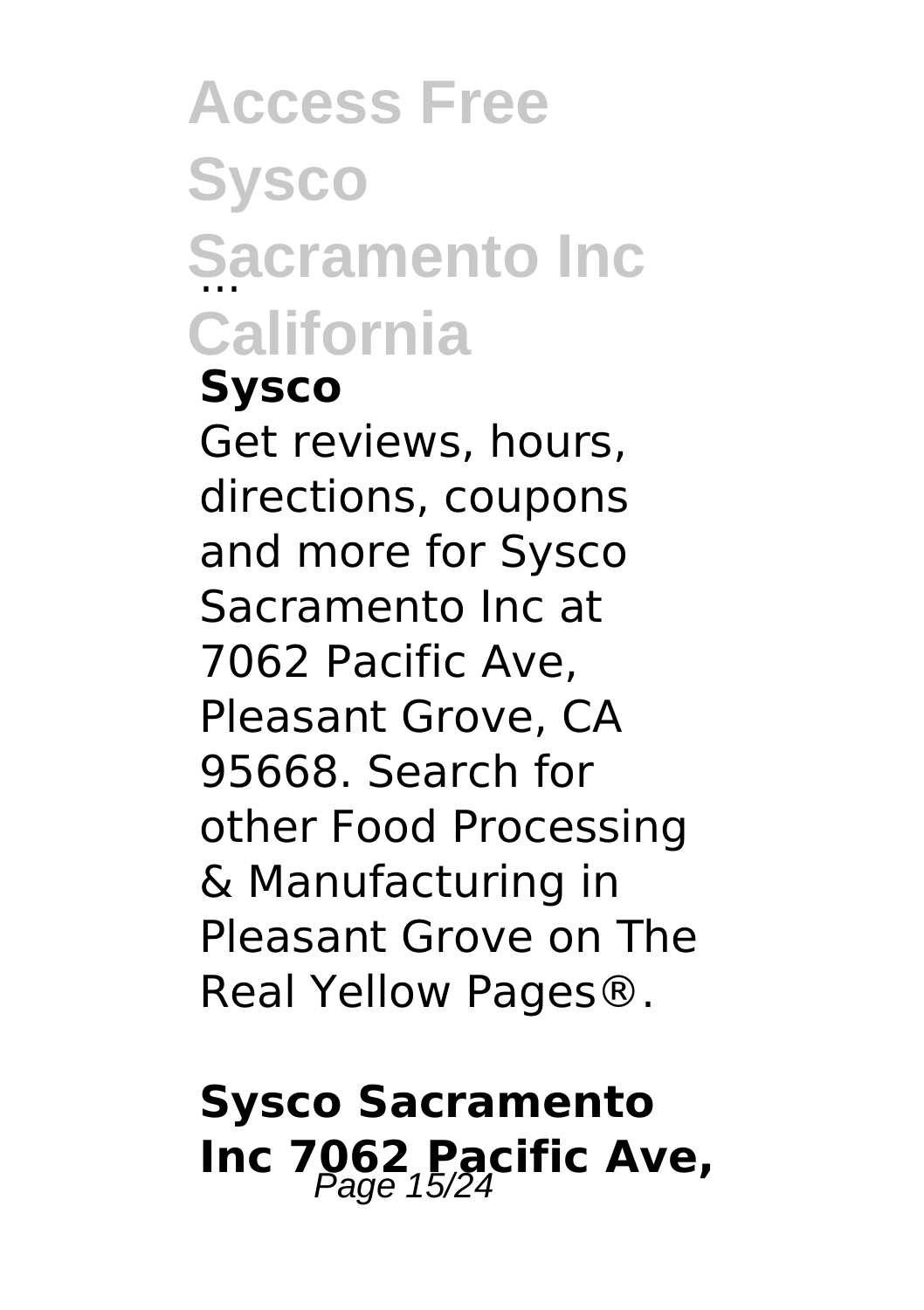## **Access Free Sysco Sacramento Inc Pleasant Grove, CA California ...** Sysco Sacramento, Inc.

is an active operating under USDOT Number 982383.

### **Sysco Sacramento, Inc. (California Transport Company)** Sysco Corporation, an Equal Opportunity Employer, endeavors to make the Sysco Corporate Careers Website accessible to any and all users. If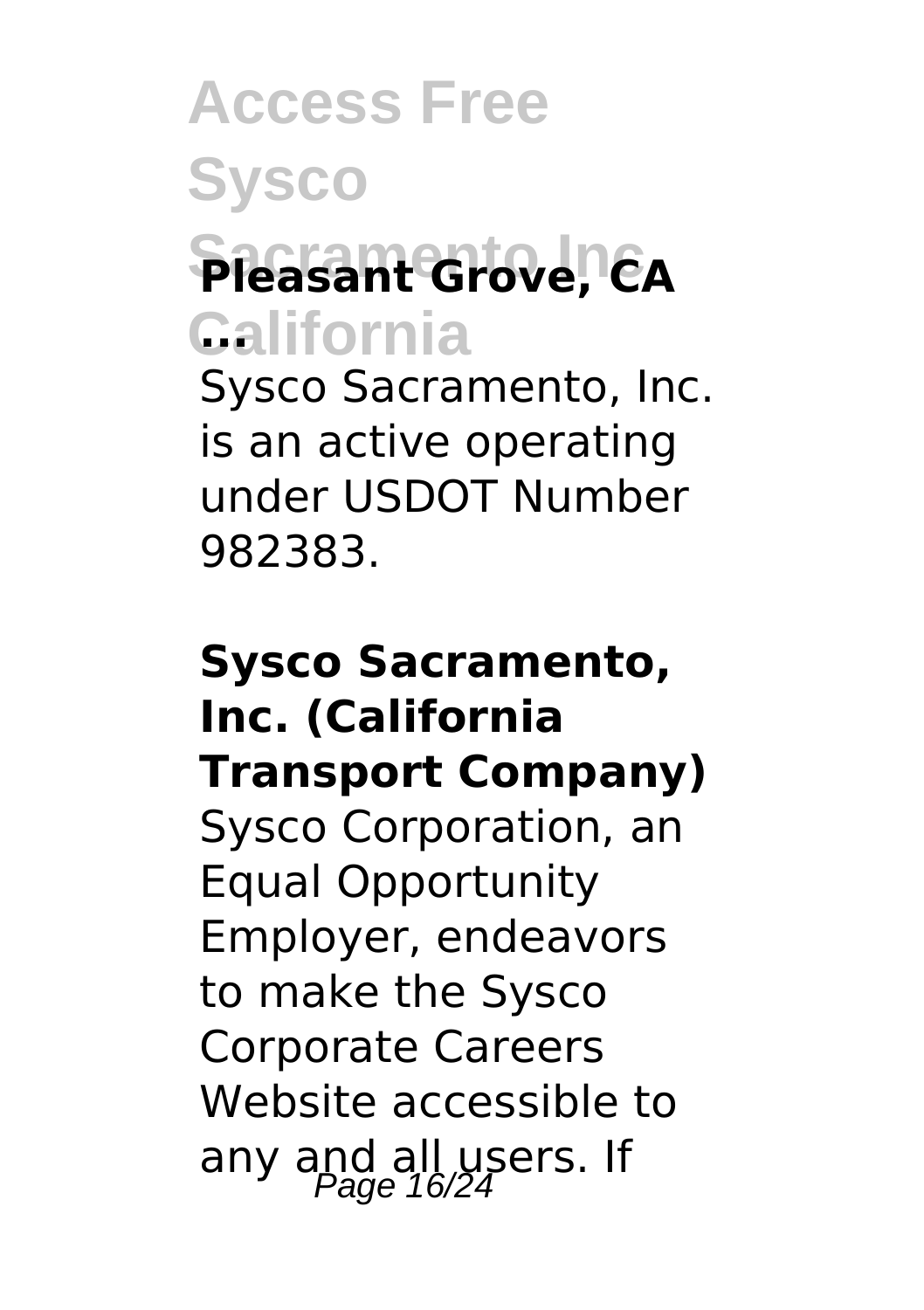**Access Free Sysco** Sacwould like tonc **Contact us regarding** the accessibility of our website or need assistance completing the application process, please contact us at syscocareers@cor p.sysco.com .

**CDL A Delivery Truck Driver in Pleasant Grove, California ...** Sysco Sacramento, Inc. is a California Foreign Corporation filed on September 13, 2000.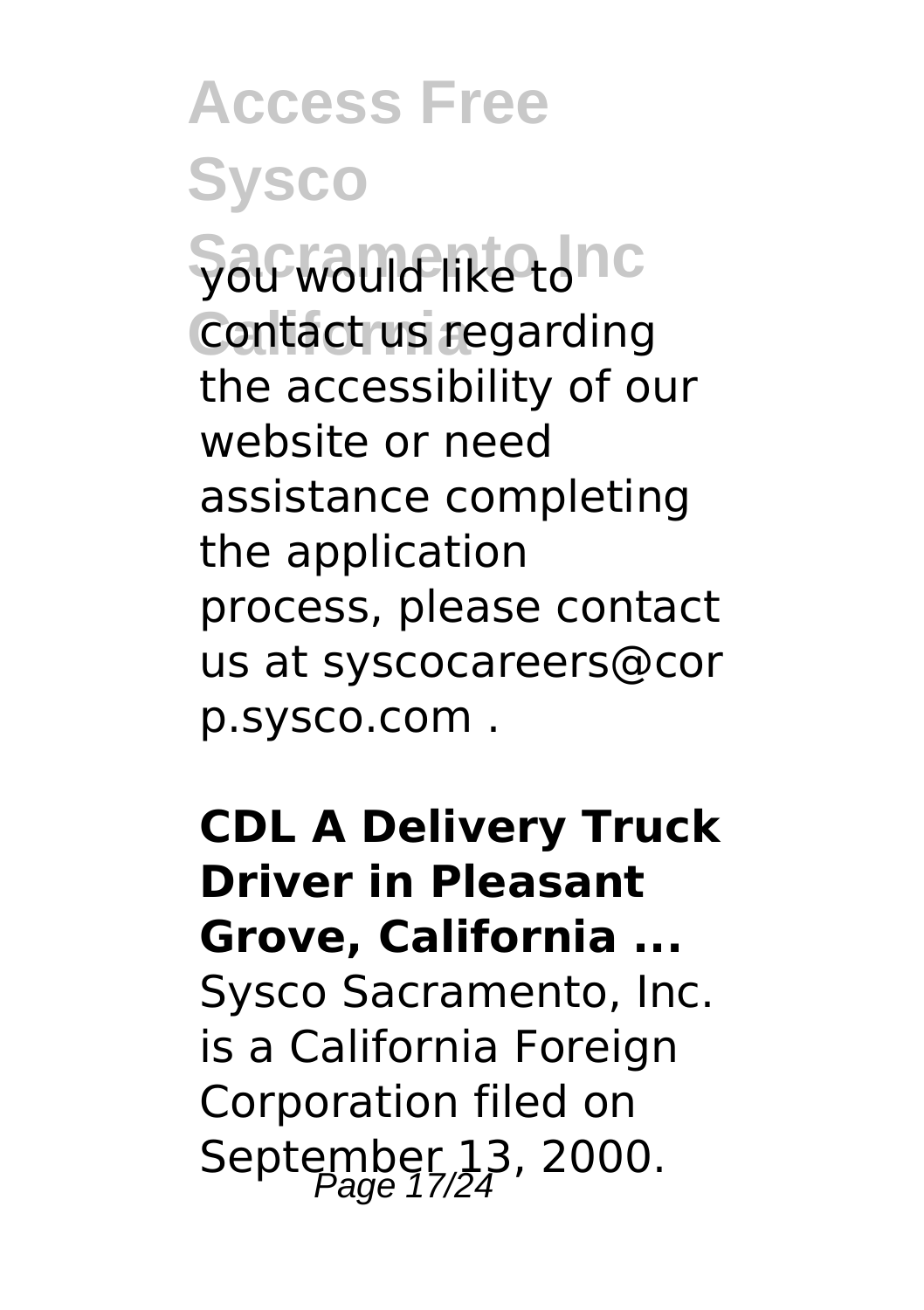**Access Free Sysco The company's filing California** status is listed as Active and its File Number is C2261480 . The Registered Agent on file for this company is Corporation Service Company Which Will Do Business In California As Csc - Lawyers Incorporating Serv and is located at 2710 Gateway Oaks Dr Ste 150n, Sacramento, CA 95833.

## **Sysco Sacramento,**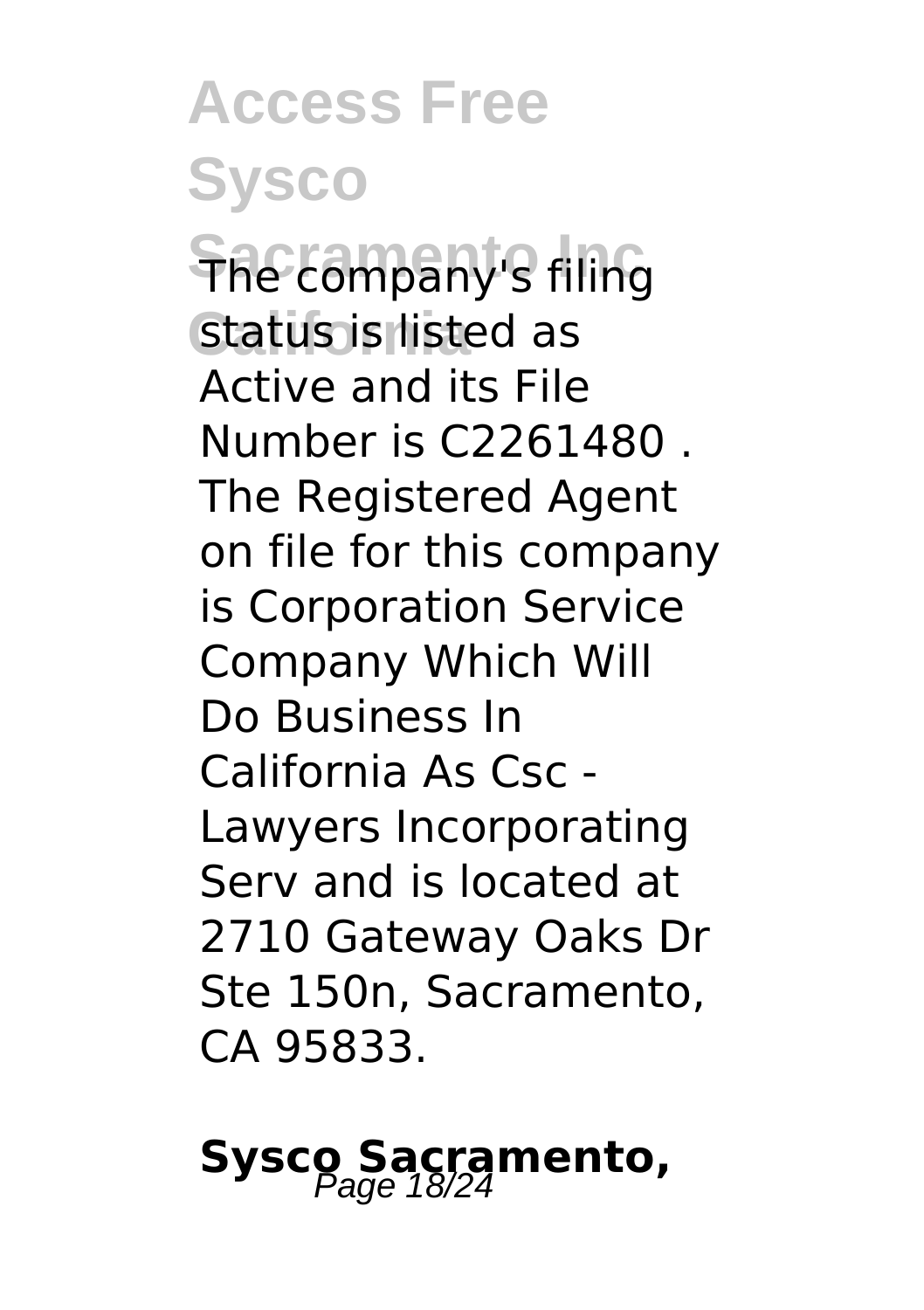**Access Free Sysco Sacramento Inc Inc. in Sacramento, CA | Company Info ...** Sysco Resources, Inc. is a California Foreign Corporation filed on December 20, 2001. The company's filing status is listed as Surrendered and its File Number is C2369254. The Registered Agent on file for this company is Capitol Corporate Services, Inc. and is located at 455 Capitol Mall Complex Ste 217,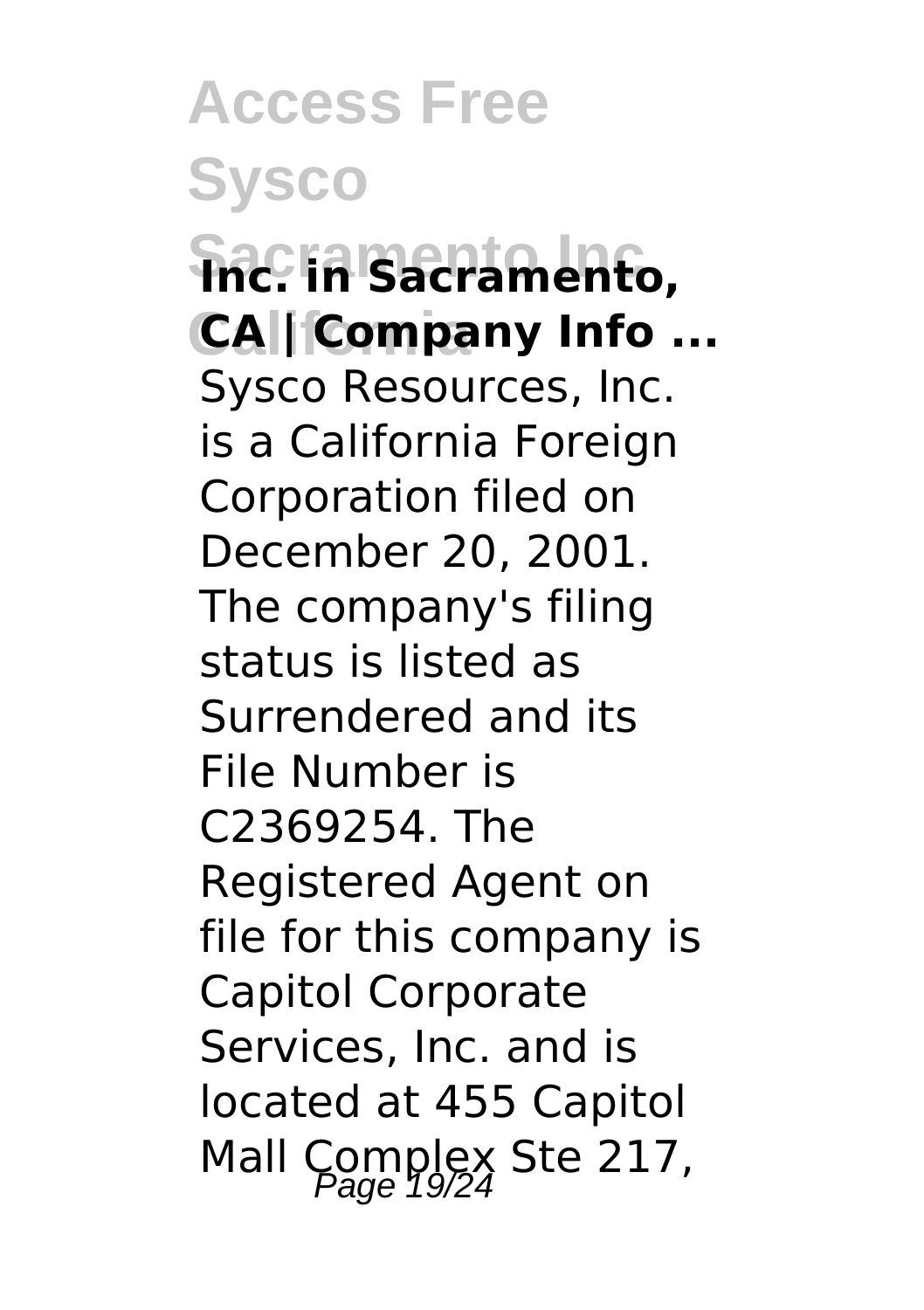### **Access Free Sysco** Sacramento, CA 95814. **California Sysco Resources, Inc. in Sacramento, CA | Company Info ...** Sysco Sacramento is headquarted in Pleasant Grove. Sysco warehouses, distributes and delivers more than 10,000 different food products, beverages, equipment,

and supplies.

## **Sysco Sacramento, Inc. - California**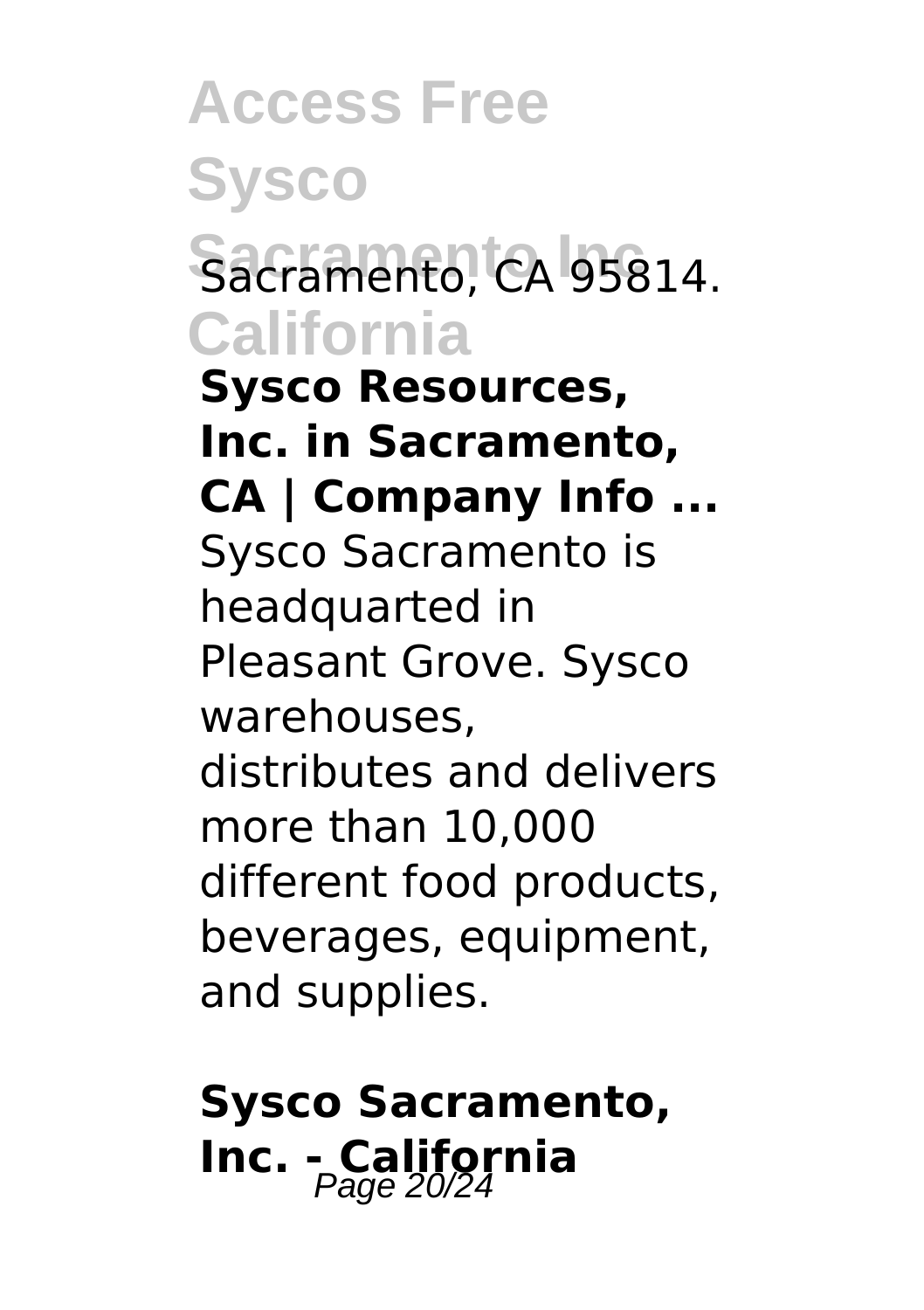**Access Free Sysco The company is among California** North America s leading food service marketers and distributors. It provides food and related products and services to restaurants, nursing homes, hospitals, hotels, motels, schools, colleges, cruise ships, sports parks and summer camps. SYSCO features solutions for the preparation of meals away from home $P_{\text{age 21/24}}$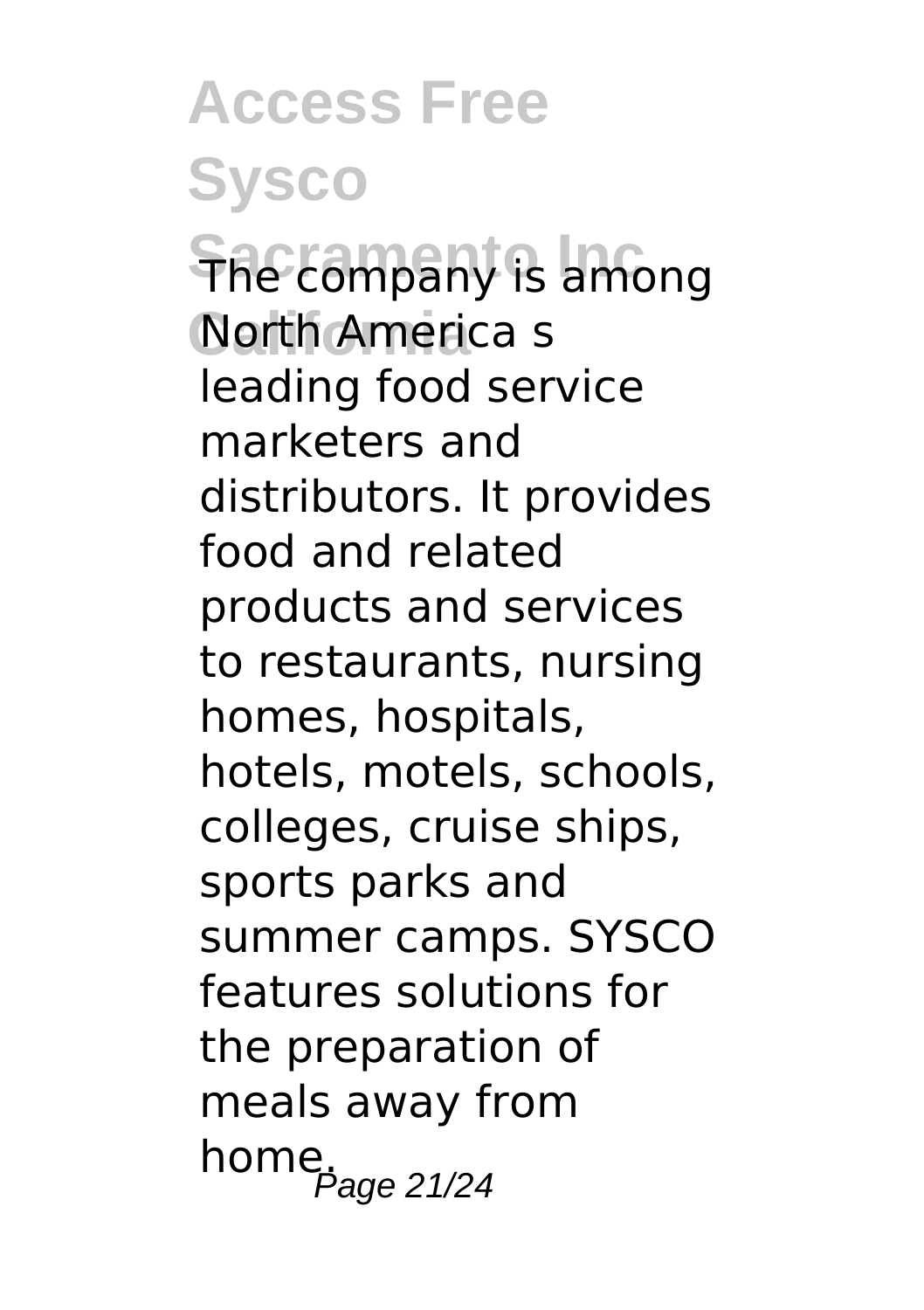## **Access Free Sysco Sacramento Inc**

### **California Sysco Sacramento Inc - 7062 Pacific Ave, Pleasant Grove, CA**

Sysco is the global leader in selling, marketing and distributing food products to restaurants, healthcare and educational facilities, lodging establishments and other customers who prepare meals away from home. Its family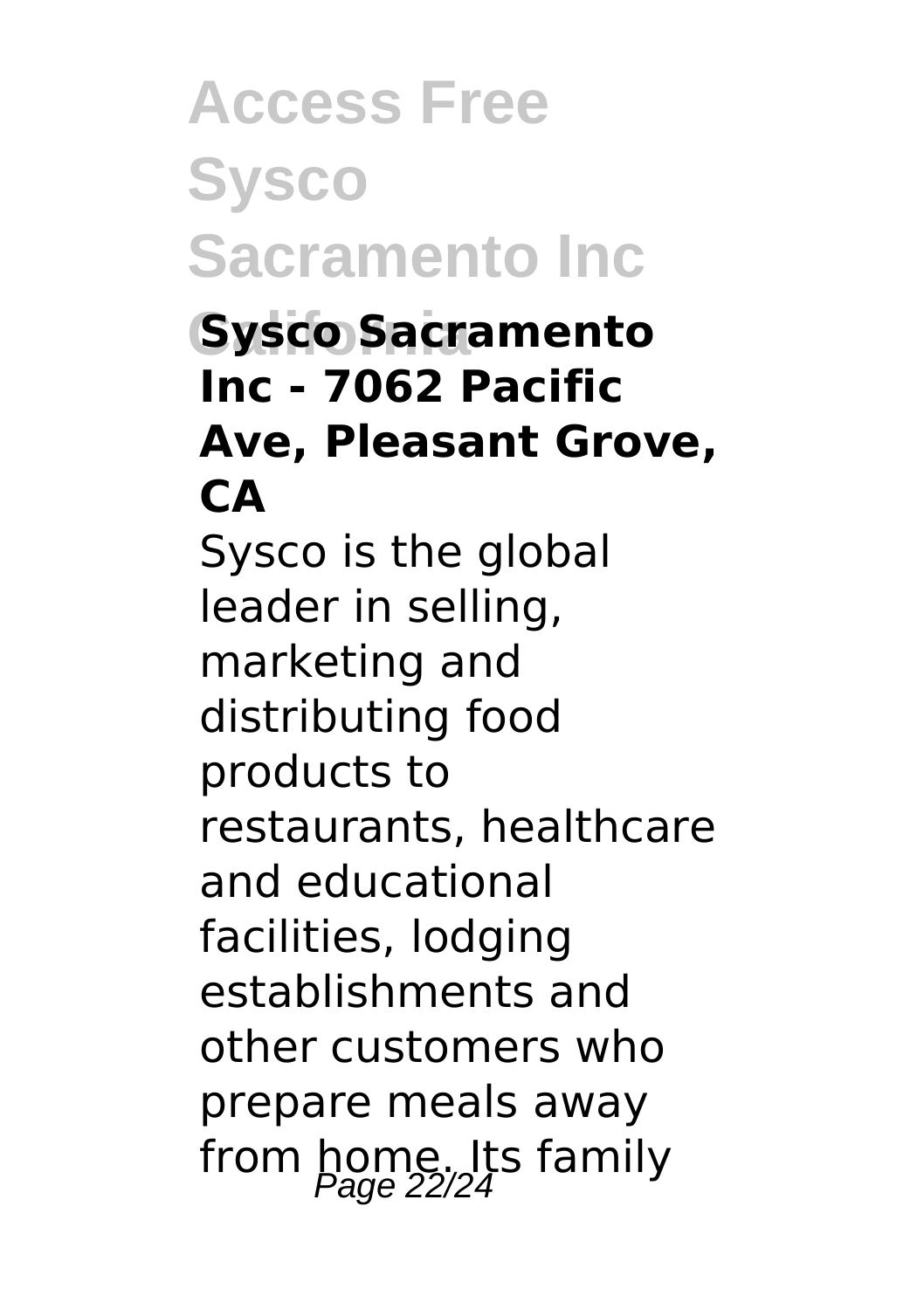**Access Free Sysco Sf** products also Inc **California** includes equipment and supplies for the foodservice and hospitality industries.

### **Our Locations - Sysco**

Sysco Administrative Services Ii, Inc. is a California Foreign Corporation filed on May 5, 2000. The company's filing status is listed as Surrendered and its File Number is C2232913. The